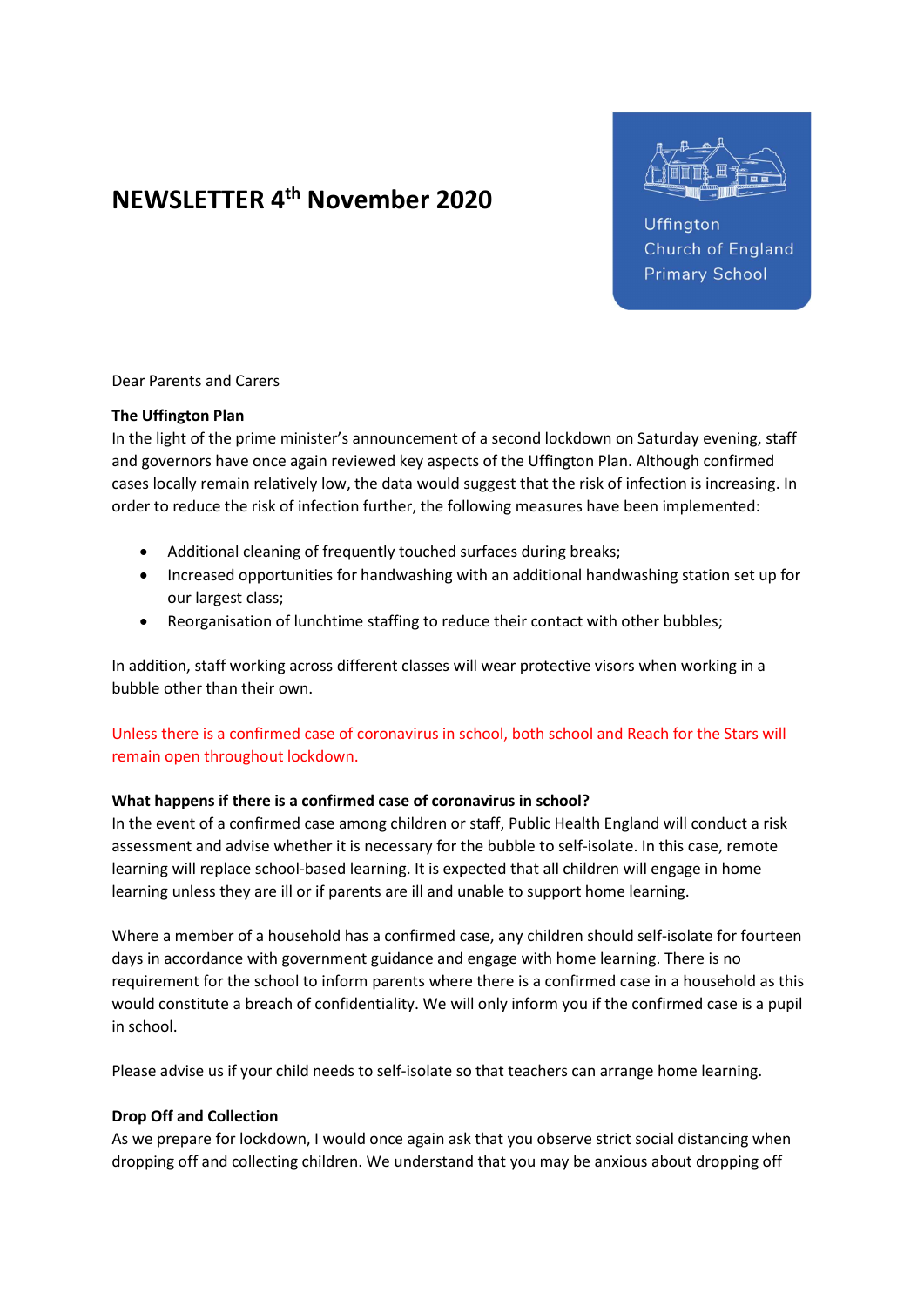and collecting young children but for the safety of the whole school community, please 'Drop / Collect and Go'.

PLEASE DO NOT STAND WITHIN 2 METRES OF THE HAND GATE AT ANY TIME. THE CLASS TEACHER WILL BRING THE CLASS TO THE GATE AND THEN CALL YOU FORWARD TO COLLECT YOUR CHILDREN AT THE END OF THE DAY.

WE WOULD STRONGLY ADVISE THAT YOU WEAR A FACE COVERING WHEN DROPPING OFF OR COLLECTING YOUR CHILDREN FROM THE GATE / REACH FOR THE STARS.

## Free School Meals

We understand that many families may be facing a change in circumstances in these difficult times. Please remember that if you are in receipt of certain benefits, you may be eligible for free school meals. In addition to a free lunch every day, the school also receives a grant to support the child's education (£1,320 a year).

Applications are made on line via https://www.lincolnshire.gov.uk/school-pupil-support/apply-freeschool-meals

If your application is successful, the local authority will inform us so that we can make the necessary arrangements. Please be assured that all cases will be handled in the strictest confidence.

## Poppy Appeal

We have not been allocated a collection box this year. Instead, each child will make a poppy in school which they can wear on their uniform.

If you would like to make a donation for the Poppy Appeal, please send this in to school on Monday 9<sup>th</sup> November along with any **painted pebbles** which will be put on display in the school garden and churchyard.

## PTA Smartie Challenge

Please return filled Smartie tubes to school by this Friday 6<sup>th</sup> November.

## Shoes!

In order to save our carpets from muddy trainers, please remember to send a spare pair of shoes on PE days.

## Merits This Friday

Everyone is invited to join us for our weekly Merit Assembly at 1:30pm.

## Join Zoom Meeting

https://us04web.zoom.us/j/74632969769?pwd=T0pkbGE2Z01sS2xHbmZac3FsWEM5UT09

Meeting ID: 746 3296 9769 Passcode: Merits

Please remember to mute your microphone!

……………………………………